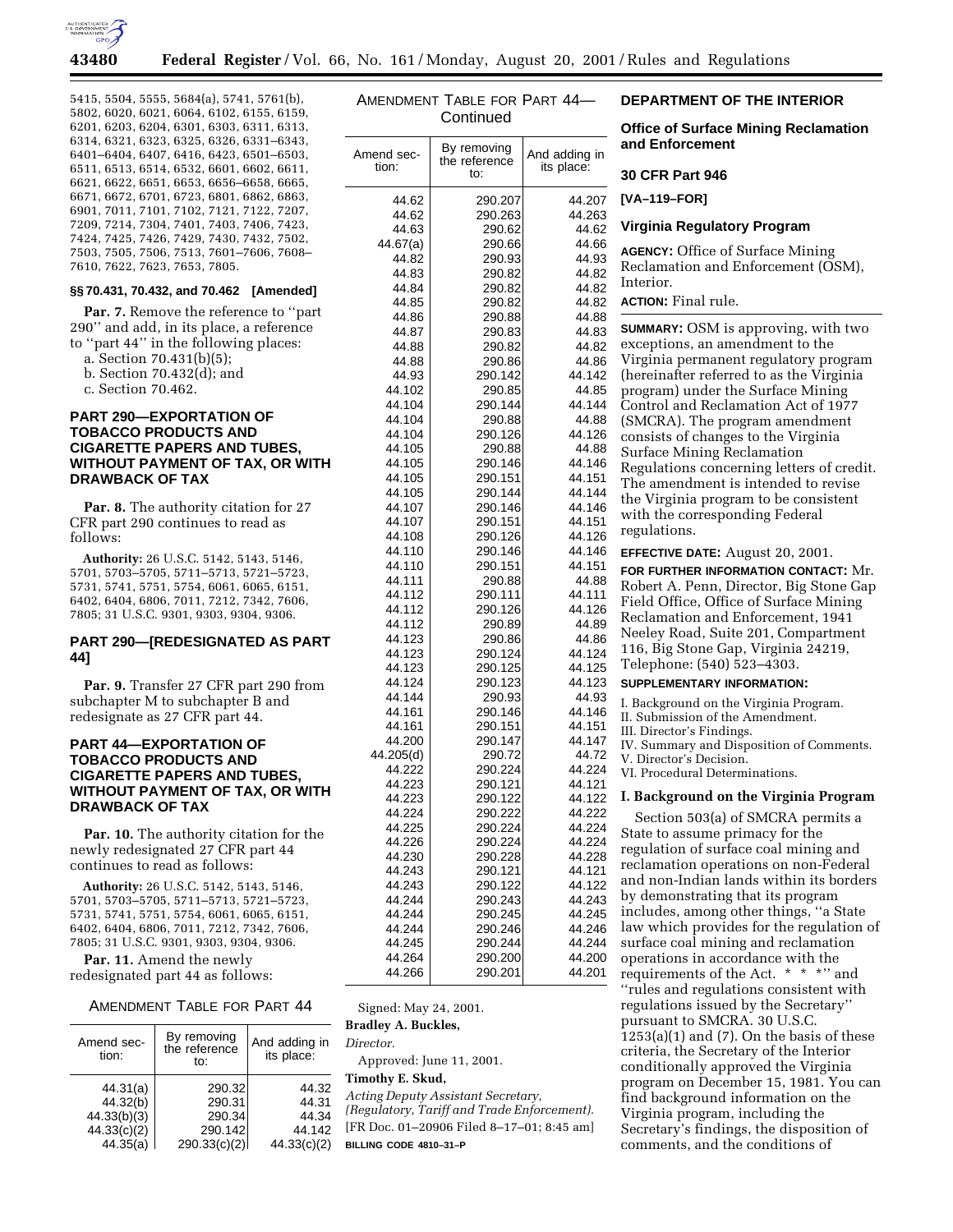approval in the December 15, 1981, **Federal Register** (46 FR 61085–61115). You can find later actions on conditions of approval and program amendments at 30 CFR 946.11, 946.12, 946.13, 946.15, and 946.16.

#### **II. Submission of the Amendment**

By letter dated September 22, 2000 (Administrative Record Number VA– 1008) the Virginia Department of Mines, Minerals and Energy (DMME) submitted an amendment to the Virginia program. In its letter, the DMME stated that the program amendment changes the Virginia program rules at 4 VAC 25– 130–700.5 and 4 VAC 25–130–800.21 in response to amendments required by OSM in the May 3, 1999, **Federal Register** (64 FR 23542).

On May 3, 1999, OSM approved an amendment to the Virginia program which amended the Virginia Coal Surface Mining Control and Reclamation Act by adding ''letter of credit'' as an acceptable form of collateral bond to satisfy the performance bonding requirements of the Virginia Act. In our approval of the Virginia amendment, we required that the Virginia program regulations be revised to be no less effective than the Federal regulations at 30 CFR 800.5(b), and 30 CFR 800.21(b)(2) concerning letters of credit. We codified this requirement at 30 CFR 946.16(a). The amendment submitted by Virginia is intended to satisfy this required amendment.

We announced receipt of the proposed rulemaking in the October 4, 2000, **Federal Register** (65 FR 59152), invited public comment, and provided an opportunity for a public hearing on the adequacy of the proposed amendment. The public comment period closed on November 3, 2000. We received three comment letters from Federal agencies. No one requested to speak at a public hearing, so no hearing was held.

### **III. Director's Findings**

Set forth below, pursuant to SMCRA and the Federal regulations at 30 CFR 732.15 and 732.17, are the Director's findings concerning the proposed amendments to the Virginia program. Only the substantive changes submitted by Virginia will be discussed below.

# *4 VAC 25–130–700.5. Definitions*

The definition of ''Collateral bond'' is amended by adding a new paragraph (d) to read as follows.

(d) An irrevocable letter of credit of any bank organized or authorized to transact business in the United States, payable only to the Department at sight prepared in

accordance with the Uniform Customs and Practices for Documentary Credits (1993 revision or the UCP revision current at the time of issuance of the letter of credit) International Chamber of Commerce (Publication No. 500).

This new language is substantively identical to the Federal definition of ''Collateral bond'' at 30 CFR 800.5(b)(4), with two exceptions. Virginia uses the phrase ''at sight'' while the Federal rule says ''upon presentation.'' Ballentine's Law Dictionary, 3d ed., defines ''at sight'' to mean ''on presentment; on being shown the instrument.'' Therefore, Virginia's use of the phrase "at sight" is no less effective than 30 CFR 800.5(b)(4). The new State language also requires that irrevocable letters of credit be prepared in accordance with the Uniform Customs and Practices for Documentary Credits (1993 revision or the UCP revision current at the time of issuance of the letter of credit) International Chamber of Commerce (Publication No. 500). The Uniform Customs and Practices for Documentary Credits was created by the International Chamber of Commerce and is used in the United States as well as many other countries. The UCP defines the liabilities and responsibilities of banks, the relationship of letters of credits with other documents as well as various other provisions. We find that the incorporation by reference to the 1993 UCP is not inconsistent with the Federal regulations at 30 CFR 800.5(b)(4) and can be approved. However we are not approving the phrase, ''or the UCP revision current at the time of issuance of the letter of credit.'' We are not approving this language because we cannot approve future revisions without reviewing the revisions and understanding their effects on the Virginia program and whether they would render the Virginia program less effective.

#### *4 VAC 25–130–800.21. Collateral bonds*

This provision is amended by revising paragraph (a) by adding the phrase 'except for letters of credit'' in the introductory sentence, adding a new paragraph (c), and re-lettering existing paragraph (c) as paragraph (d).

As amended, 4 VAC 25–130–800.21(a) reads as follows.

(a) Collateral bonds, except for letters of credit, shall be subject to the following conditions: The division shall \* \* \*

The counterpart Federal regulations at 30 CFR 800.21(a), concerning collateral bonds, contains this same phrase. We find that the words ''except for letters of credit'' have the same effect in the Virginia program as they do in the

counterpart Federal regulations. We find, therefore, that the State amendment does not render the Virginia program less effective than the Federal regulations at 30 CFR 800.21(a) and can be approved.

#### *VAC 25–130–800.21(c) and (d)*

These provisions have been amended to read as follows.

(c) Letters of credit shall be subject to the following conditions:

(1) The letter may be issued only by a bank organized or authorized to do business in the United States and must conform to the Uniform Customs and Practice for Documentary Credits (1993 Revision or revision current at the time of issuance of the letter of credit) International Chamber of Commerce (Publication No. 500);

(2) Letters of credit shall be irrevocable during their terms. A letter of credit used as security in areas requiring continuous bond coverage shall be forfeited and shall be collected by the division if not replaced by other suitable bond or letter of credit at least 30 days before its expiration date; and

(3) The letter of credit shall be payable to the Department at sight, in part or in full, upon receipt from the division of a notice of forfeiture issued in accordance with 4 VAC 25–130–800.50.

(d) Persons with an interest in collateral posted as a bond, and who desire notification of actions pursuant to the bond, shall request the notification in writing to the division at the time collateral is offered.

We find that the new language at 4 VAC 25–130–800.21(c) is substantively identical to the counterpart Federal regulations at 30 CFR 800.21(b) concerning collateral bonds, letters of credit, with the following two exceptions. Virginia uses the phrase ''at sight'' while the Federal rule says ''upon demand.'' Virginia's Commercial Code at § 3–108, states that an instrument payable on demand include those payable at sight or on demand. Therefore, Virginia's use of the phrase ''at sight'' is no less effective than the Federal rules. The new State language at 4 VAC 25–130–800.21(c)(1) also provides that letters of credit must conform to the Uniform Customs and Practice for Documentary Credits (1993 Revision or revision current at the time of issuance of the letter of credit) International Chamber of Commerce (Publication No. 500). As previously stated, the UCP defines the liabilities and responsibilities of banks, the relationship of letters of credits with other documents as well as various other provisions. We find that the incorporation by reference to the 1993 UCP is not inconsistent with the Federal regulations at 30 CFR 800.21(b)(1) and can be approved. However we are not approving the phrase, ''or revision current at the time of issuance of the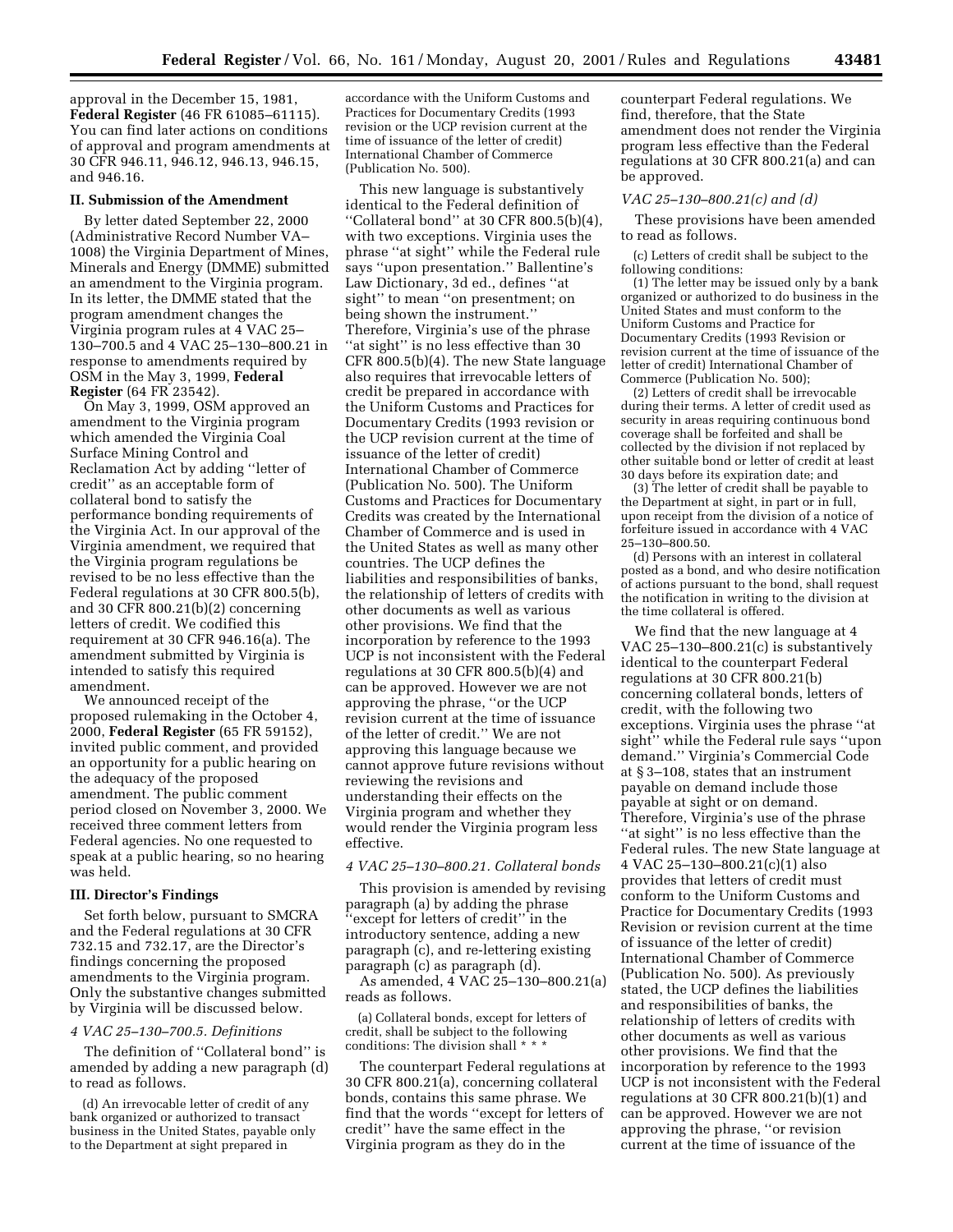letter of credit.'' We are not approving this language because we cannot approve future revisions without reviewing the revisions and understanding their effects on the Virginia program and whether they would render the Virginia program less effective.

In addition to our partial approval of the Virginia amendments, we find that the approved provisions fully address the requirements of the required amendment codified at 30 CFR 946.16(a), which can, therefore, be removed.

#### **IV. Summary and Disposition of Comments**

#### *Federal Agency Comments*

On October 10, 2000, we asked for comments from various Federal agencies which may have an interest in the Virginia amendment (Administrative Record Number VA– 1009). We solicited comments in accordance with section 503(b) of SMCRA and 30 CFR 732.17(h)(11)(i) of the Federal regulations. Two comment letters were received. The U.S. Department of Labor, Mine Safety and Health Administration (MSHA) responded and stated that the Virginia amendment does not impact, nor conflict with any law, policy or regulation enforced by MSHA. The U.S. Department of Agriculture, Natural Resources Conservation Service responded and concurred with the amendments.

### *Environmental Protection Agency (EPA)*

Pursuant to 30 CFR 732.17(h)(11)(i) and (ii), OSM is required to solicit comments and obtain the written concurrence of the EPA with respect to those provisions of the proposed program amendment that relate to air or water quality standards promulgated under the authority of the Clean Water Act (33 U.S.C. 1251 *et seq.*) or the Clean Air Act (42 U.S.C. 7401 *et seq.*).

None of the amendments submitted by Virginia pertain to air or water quality standards. By letter dated October 10, 2000, we requested EPA's comments on the proposed amendment (Administrative Record Number VA– 1009).

The EPA responded by letter dated April 11, 2001 (Administrative Record Number VA–1012), and stated that the amendment does not conflict with the Clean Water Act. The EPA provided no other comments.

### *Public Comments*

We solicited public comments on the amendment. We did not receive any public comments.

### **V. Director's Decision**

Based on the findings above, we are approving the amendments to the Virginia program, except as noted below. We are not approving the words, ''or the UCP revision current at the time of issuance of the letter of credit,'' in the definition of ''Collateral bond,'' paragraph (d), at 4 VAC 25–130–700.5; and, we are not approving the words, ''or revision current at the time of issuance of the letter of credit,'' at 4 VAC 25–130–800.21(c)(1). In addition, we are removing the required amendment codified at 30 CFR 946.16(a), which has been satisfied by this amendment.

To implement this decision, we are amending the Federal regulations at 30 CFR Part 946 which codifies decisions concerning the Virginia program. We find that good cause exists under 5 U.S.C. 553(d)(3) to make this final rule effective immediately. Section 503(a) of SMCRA requires that the State's program demonstrates that the State has the capability of carrying out the provisions of SMCRA and meeting its purposes. Making this regulation effective immediately will expedite that process.

### **VI. Procedural Determinations**

*Executive Order 12866—Regulatory Planning and Review*

This rule is exempted from review by the Office of Management and Budget under Executive Order 12866.

### *Executive Order 12630—Takings*

This rule does not have takings implications. This determination is based on the analysis performed for the counterpart Federal regulation.

# *Executive Order 13132—Federalism*

This rule does not have federalism implications. SMCRA delineates the roles of the Federal and State governments with regard to the regulation of surface coal mining and reclamation operations. One of the purposes of SMCRA is to ''establish a nationwide program to protect society and the environment from the adverse effects of surface coal mining operations.'' Section 503(a)(1) of SMCRA requires that State laws regulating surface coal mining and reclamation operations be ''in accordance with'' the requirements of SMCRA, and section 503(a)(7) requires that State programs contain rules and regulations ''consistent with'' regulations issued by the Secretary pursuant to SMCRA.

### *Executive Order 12988—Civil Justice Reform*

The Department of the Interior has conducted the reviews required by section 3 of Executive Order 12988 and has determined that, to the extent allowed by law, this rule meets the applicable standards of subsections (a) and (b) of that section. However, these standards are not applicable to the actual language of State regulatory programs and program amendments since each such program is drafted and promulgated by a specific State, not by OSM. Under sections 503 and 505 of SMCRA (30 U.S.C. 1253 and 1255) and 30 CFR 730.11, 732.15, and 732.17(h)(10), decisions on proposed State regulatory programs and program amendments submitted by the States must be based solely on a determination of whether the submittal is consistent with SMCRA and its implementing Federal regulations and whether the other requirements of 30 CFR Parts 730, 731, and 732 have been met.

# *Executive Order 13211—Regulations That Significantly Affect the Supply, Distribution, or Use of Energy*

On May 18, 2001, the President issued Executive Order 13211 which requires agencies to prepare a Statement of Energy Effects for a rule that is (1) considered significant under Executive Order 12866, and (2) likely to have a significant adverse effect on the supply, distribution, or use of energy. Since this rule is exempt from review under Executive Order 12866 and is not expected to have a significant adverse effect on the supply, distribution, or use of energy, a Statement of Energy Effects is not required.

#### *National Environmental Policy Act*

Section 702(d) of SMCRA (30 U.S.C. 1292(d)) provides that a decision on a proposed State regulatory program provision does not constitute a major Federal action within the meaning of section 102(2)(C) of the National Environmental Policy Act (NEPA) (42 U.S.C. 4332(2)(C)). A determination has been made that such decisions are categorically excluded from the NEPA process (516 DM 8.4.A).

#### *Paperwork Reduction Act*

This rule does not contain information collection requirements that require approval by the Office of Management and Budget under the Paperwork Reduction Act (44 U.S.C. 3507 *et seq.*).

#### *Regulatory Flexibility Act*

The Department of the Interior has determined that this rule will not have